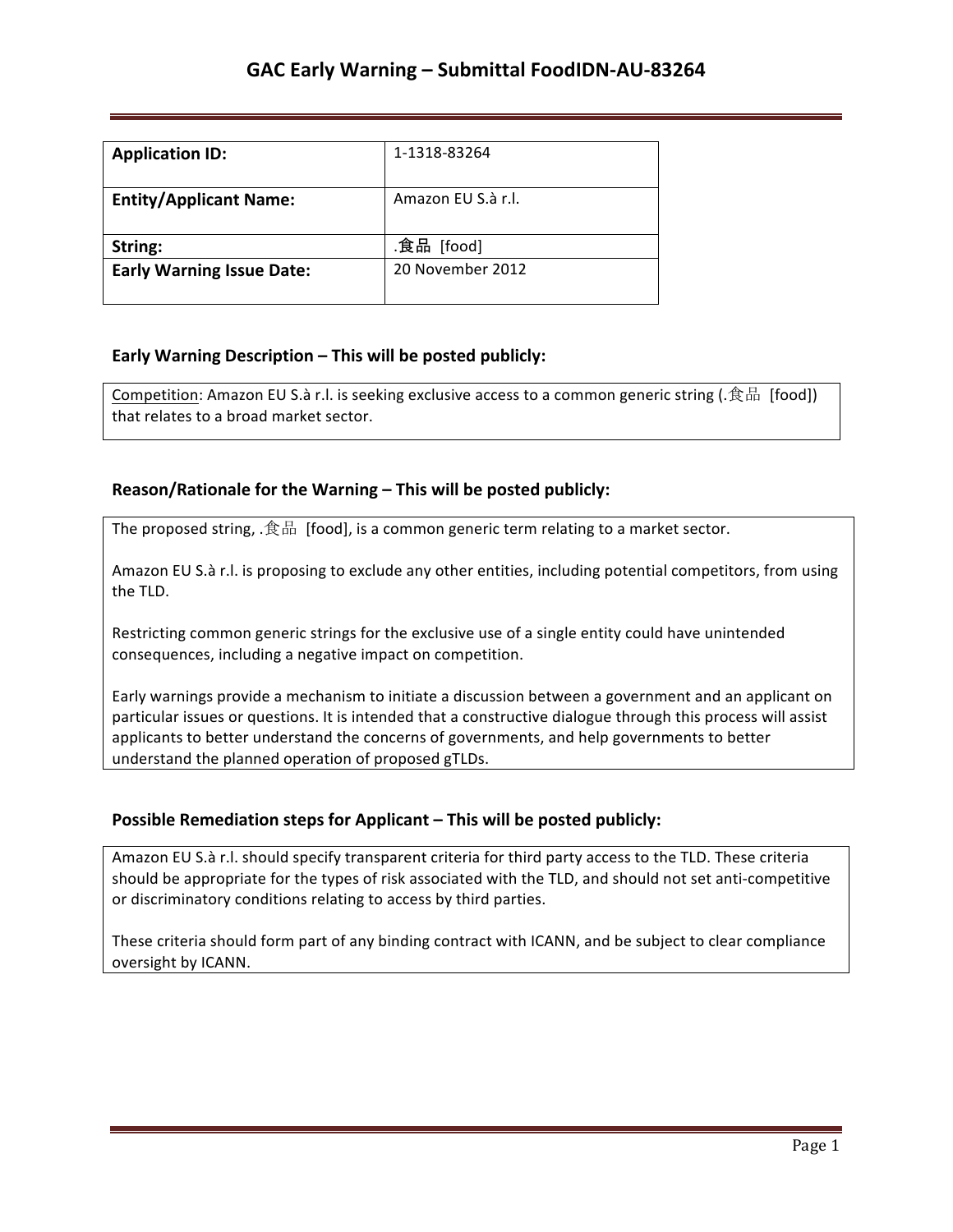## **Further Notes from GAC Member(s) (Optional) – This will be posted publicly:**

This Early Warning is from the Department of Broadband, Communications and the Digital Economy (DBCDE), on behalf of the Australian Government. In the first instance, communications and responses to this early warning should be emailed to gacearlywarning@gac.icann.org, with the text "Australian EW" and the application ID in the subject field.

# **INFORMATION FOR APPLICANTS**

# **About GAC Early Warning**

The GAC Early Warning is a notice only. It is not a formal objection, nor does it directly lead to a process that can result in rejection of the application. However, a GAC Early Warning should be taken seriously as it raises the likelihood that the application could be the subject of GAC Advice on New gTLDs or of a formal objection at a later stage in the process. Refer to section 1.1.2.4 of the Applicant Guidebook (http://newgtlds.icann.org/en/applicants/agb) for more information on GAC Early Warning.

## **Instructions if you receive the Early Warning**

**ICANN** strongly encourages you work with relevant parties as soon as possible to address the concerns voiced in the GAC Early Warning.

### **Asking questions about your GAC Early Warning**

If you have questions or need clarification about your GAC Early Warning, please contact gacearlywarning@gac.icann.org. As highlighted above, ICANN strongly encourages you to contact gacearlywarning@gac.icann.org as soon as practicable regarding the issues identified in the Early Warning. 

### **Continuing with your application**

If you choose to continue with the application, then the "Applicant's Response" section below should be completed. In this section, you should notify the GAC of intended actions, including the expected completion date. This completed form should then be sent to gacearlywarning@gac.icann.org. If your remediation steps involve submitting requests for changes to your application, see the change request process at http://newgtlds.icann.org/en/applicants/customer-service/change-requests.

In the absence of a response, ICANN will continue to process the application as submitted.

### **Withdrawing your application**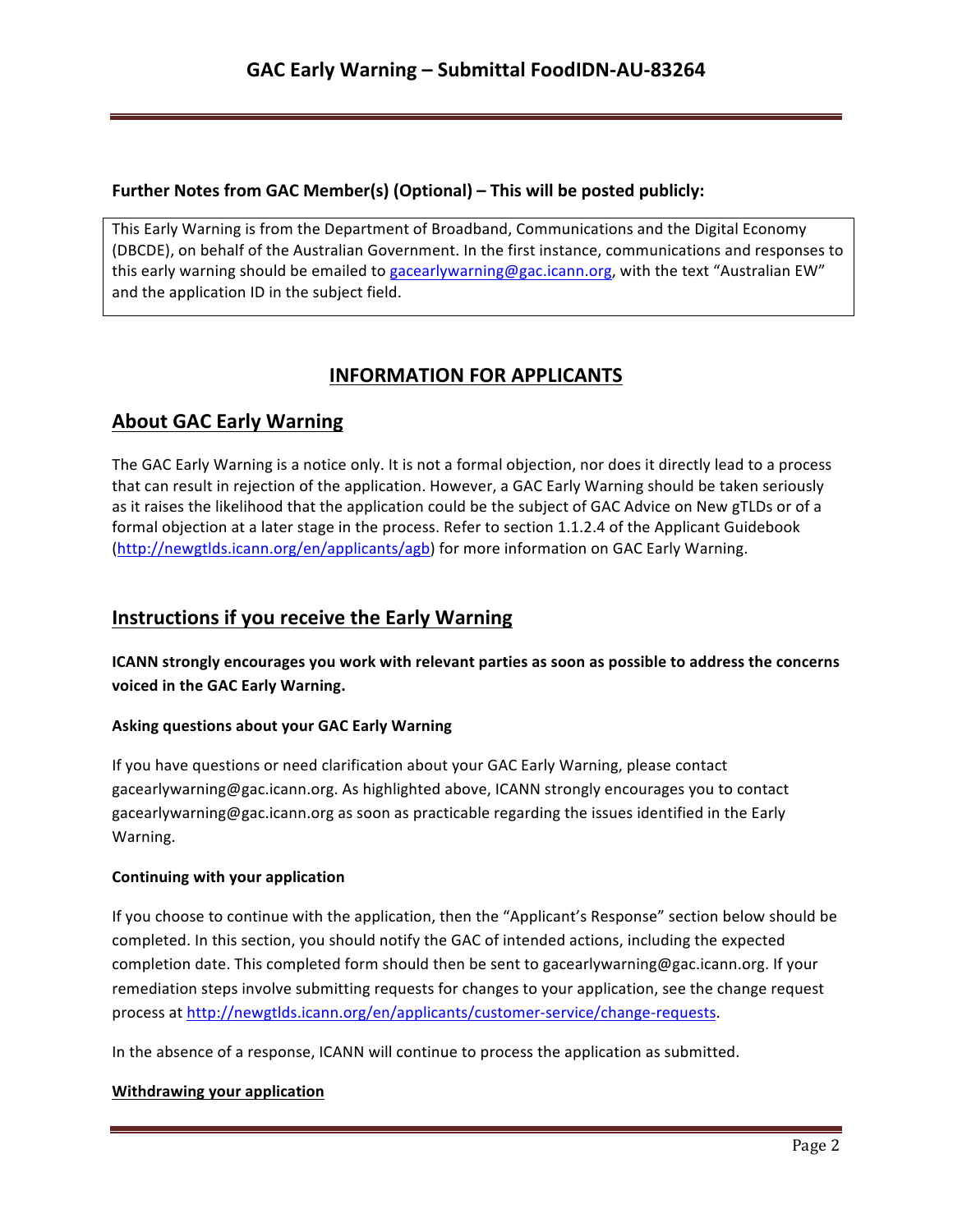# GAC Early Warning - Submittal FoodIDN-AU-83264

If you choose to withdraw your application within the 21-day window to be eligible for a refund of 80% of the evaluation fee (USD 148,000), please follow the withdrawal process published at http://newgtlds.icann.org/en/applicants/customer-service/withdrawal-refund. Note that an application can still be withdrawn after the 21-day time period; however, the available refund amount is reduced. See section 1.5 of the Applicant Guidebook.

For questions please contact: **gacearlywarning@gac.icann.org** 

## **Applicant Response:**